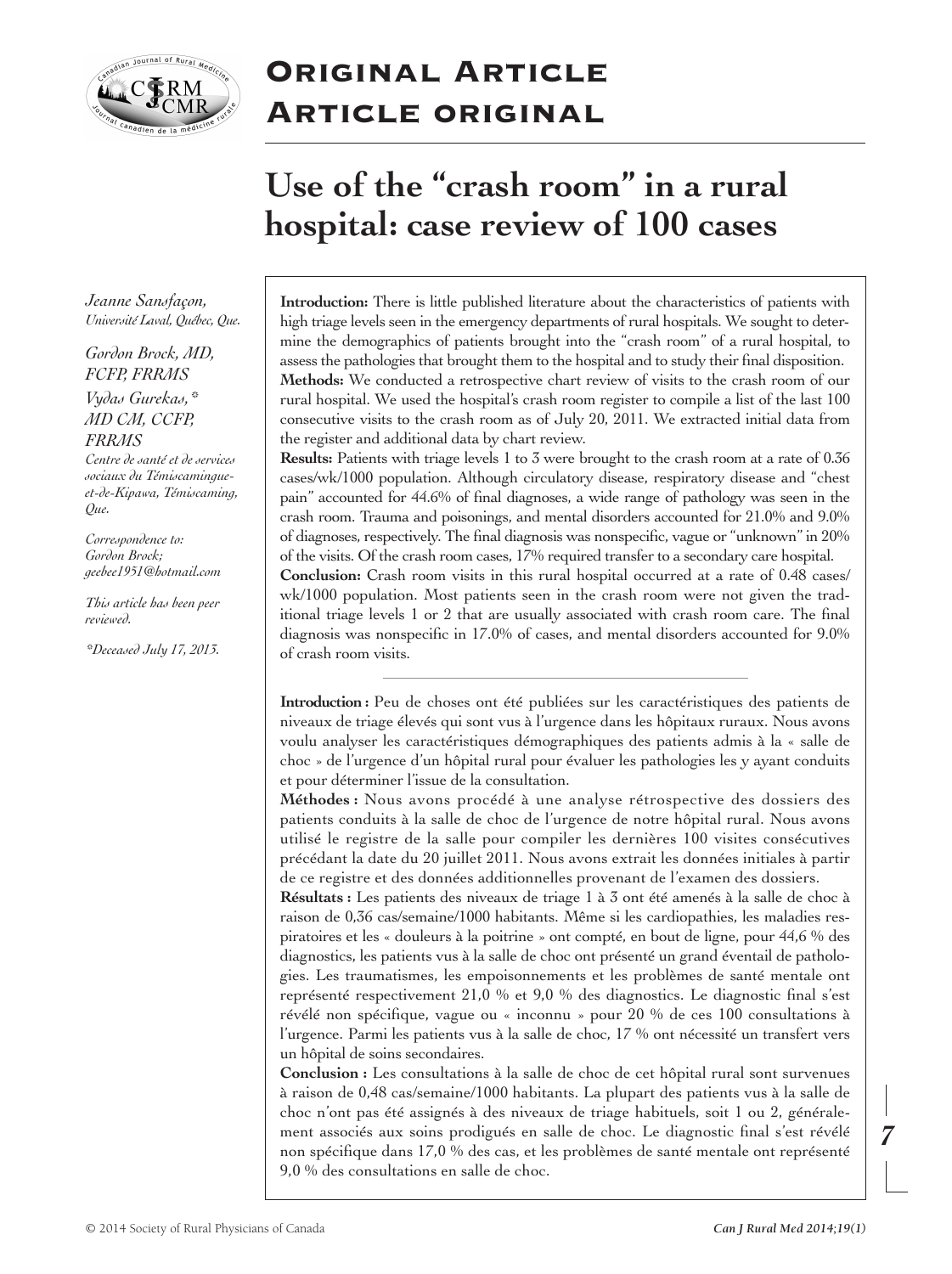#### **INTRODUCTION**

During the fiscal year 2009/10, the Canadian Institute for Health Information (CIHI) reported that 0.8 million (14%) of 5.8 million Canadian emergency department (ED) visits were triaged at Canadian Triage and Acuity Scale (CTAS) level 1 or 2. 1 This finding is similar to that of the Ontario Ministry of Health and Long-term Care, which reported that 13.5% of patients seen in Ontario EDs were triaged at CTAS level 1 or 2, and an additional 39.0% were triaged at level 3. <sup>2</sup> Information about the characteristics of patients with high triage levels seen in the EDs of rural hospitals is important in terms of skills, staffing and continuing medical education (CME) needs, yet there has been little systemic study of this subject.

We sought to determine the basic demographics of patients brought into the "crash room" of a rural hospital, to assess the pathologies that brought these patients to the hospital and to study the final disposition of patients seen in the crash room.

### **METHODS**

The Centre de santé et de services sociaux du Témiscamingue-et-de-Kipawa is a rural hospital staffed by family physicians offering 24-hour ED service in Témiscaming, Que., a paper-milling town on the Quebec–Ontario border. It serves a catchment area of 5000 people.

The ED contains 3 treatment areas: a large 2 patient crash room with full monitoring and resuscitation equipment, 2 small rooms for ambulatory care, and 1 surgical room for lacerations and minor procedures. There is also a 6-patient unit for short-term care for patients being admitted to hospital. There is no specialty care or advanced imaging (i.e., emergency ultrasonography or computed tomography) available locally. A crash room register that lists times of admission and departure, as well as diagnosis and treatment details, is maintained for all patient visits.

We conducted this study under the assumption that the crash room visits would involve patients with the highest triage levels. Beginning on July 20, 2011, we reviewed the crash room register for the last 100 visits. We obtained initial data from the register and extracted further data by review of individual charts. We used the International Statistical Classification of Diseases and Related Health Problems, Ninth Revision, to classify diagnoses.

The Conseil des medecins et dentists gave ethical approval of this study.

We analyzed 100 crash room visits (involving 87 patients) over a 41-week period (Sept. 29, 2010, to July 20, 2011), which represented a crude rate of 0.48 crash room cases/wk/1000 population.

Basic patient characteristics are presented in Table 1. Seventy-seven patients were seen once, 7 patients were seen twice and 3 patients were seen 3 times. Of the visits, 21% involved patients who had no identified family physician. This is a high rate compared with that published in 2008 in a study by the Institut de la statistique du Québec, which stated that 12% of the rural population in Quebec did not have a family physician. 3

Of the 100 visits to the crash room, 75 occurred during on-call hours (i.e., 34 at night and 41 on weekends) (Table 2), at a rate of about 1 patient arriving during on-call hours every 20 days per 1000 population. Only 43 (43%) of the cases were triaged on arrival as levels 1 or 2 (rate = 0.2 cases/ wk/1000 population). However, 74% of the cases were triaged as levels 1, 2 or 3 (crude rate 0.36/wk/ 1000 population).

"Chief complaints," as recorded at triage, are presented in Table 3. Out of the 100 visits to the crash room, 79 patients listed 1 chief complaint, 19 listed 2 complaints and 2 listed 3 complaints, for a total of 123 chief complaints. Three chief complaints (i.e., chest pain, shortness of breath and loss of

| Table 1. Patient characteristics in 100 crash room visits |               |  |
|-----------------------------------------------------------|---------------|--|
| Characteristic                                            | No. of cases* |  |
| Age, yr                                                   |               |  |
| $0 - 19$                                                  | 11            |  |
| $20 - 39$                                                 | 17            |  |
| $40 - 59$                                                 | 22            |  |
| $60 - 79$                                                 | 34            |  |
| > 80                                                      | 16            |  |
| Age, mean (median), yr                                    | 55.4 (59.5)   |  |
| Sex                                                       |               |  |
| Male                                                      | 56            |  |
| Female                                                    | 44            |  |
| Marital status                                            |               |  |
| Single                                                    | 31            |  |
| Married/common-law partner                                | 44            |  |
| Widowed                                                   | 11            |  |
| Divorced/separated                                        | 11            |  |
| Unknown                                                   | 3             |  |
| Identified family physician                               |               |  |
| Yes                                                       | 79            |  |
| No                                                        | 21            |  |
| *Unless stated otherwise.                                 |               |  |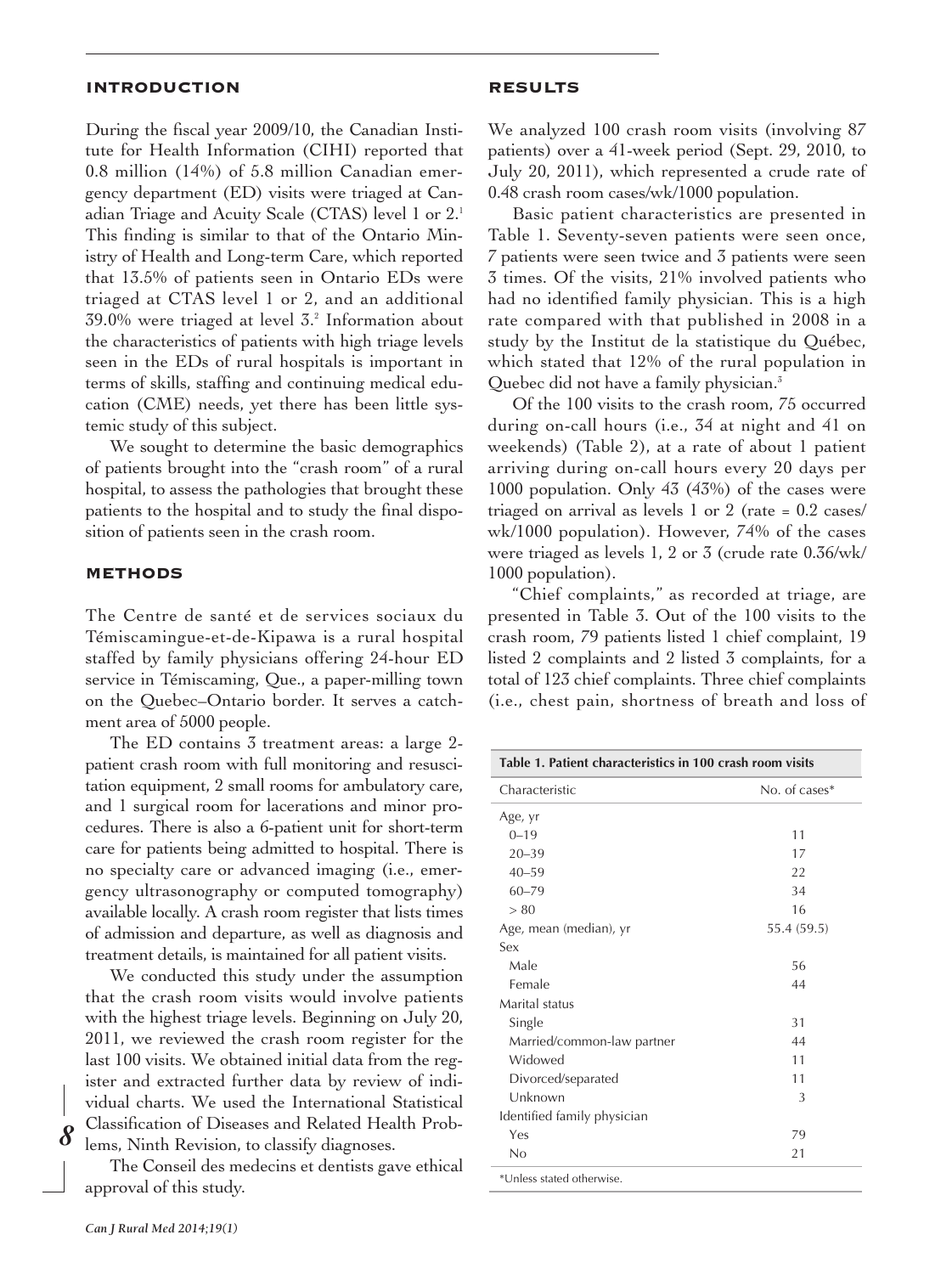consciousness) accounted for about 40% of the visits. Seven patients had fallen, 2 had been involved in a motor vehicle crash and 1 had been involved in a physical assault.

Final diagnoses at the time the patient left the crash room are shown in Table 4. Of the 100 cases, 75 were attributed to a single diagnosis, 22 were given 2 diagnoses, 2 were given 3 diagnoses

| Table 2. Characteristics of 100 crash room visits                               |               |  |  |  |
|---------------------------------------------------------------------------------|---------------|--|--|--|
| Characteristic                                                                  | No. of cases* |  |  |  |
| <b>Time of arrival</b>                                                          |               |  |  |  |
| Morning (9:30 am to 12:30 pm, Mon-Fri)                                          | 11            |  |  |  |
| Afternoon (12:30 pm to 5:30 pm, Mon-Fri)                                        | 14            |  |  |  |
| Night (5:30 pm to 9:30 am)                                                      | 34            |  |  |  |
| Weekend (5:30 pm Fri to 9:30 am Mon)                                            | 41            |  |  |  |
| Mode of arrival                                                                 |               |  |  |  |
| Ambulance                                                                       | 60            |  |  |  |
| Ambulatory                                                                      | 39            |  |  |  |
| Unknown                                                                         | 1             |  |  |  |
| Time spent in the crash room, min                                               |               |  |  |  |
| $<$ 30                                                                          | 6             |  |  |  |
| $30 - 59$                                                                       | 11            |  |  |  |
| $60 - 89$                                                                       | 21            |  |  |  |
| 90-119                                                                          | 19            |  |  |  |
| 120-149                                                                         | 14            |  |  |  |
| 150-179                                                                         | 6             |  |  |  |
| 180-239                                                                         | 8             |  |  |  |
| $\geq 140$                                                                      | 8             |  |  |  |
| Unclear                                                                         | 7             |  |  |  |
| Time spent in the crash room, mean                                              | 125 (111)     |  |  |  |
| (median), min                                                                   |               |  |  |  |
| <b>Final disposition</b>                                                        |               |  |  |  |
| Discharge from hospital                                                         | 16            |  |  |  |
| Transfer to another hospital                                                    | 17            |  |  |  |
| Admission locally                                                               | 61            |  |  |  |
| Transfer for imaging or consultation and                                        | 6             |  |  |  |
| accepted back                                                                   |               |  |  |  |
| Direct admission, length of stay                                                | 55            |  |  |  |
| 1 <sub>d</sub>                                                                  | 35            |  |  |  |
| $2-7d$                                                                          | 17            |  |  |  |
| $1$ wk $-1$ mo                                                                  | 5             |  |  |  |
| $>1$ mo                                                                         | 1             |  |  |  |
| Unknown                                                                         | 3             |  |  |  |
| Death                                                                           | 2             |  |  |  |
| Departure without discharge or refusal of<br>treatment                          | 3             |  |  |  |
| Transfer to another area in the emergency<br>department for further examination | 1             |  |  |  |
| <b>Triage level</b>                                                             |               |  |  |  |
| 1: Resuscitation                                                                | 17            |  |  |  |
| 2: Very urgent                                                                  | 26            |  |  |  |
| 3: Urgent                                                                       | 31            |  |  |  |
| 4: Less urgent                                                                  | 20            |  |  |  |
| 5: Nonurgent                                                                    | 1             |  |  |  |
| Unknown or unclear                                                              | 5             |  |  |  |
| *Unless stated otherwise.                                                       |               |  |  |  |

and 1 was given 4 diagnoses, for a total of 129 individual diagnoses. Circulatory disease (23.2%), trauma and poisoning (21.0%), and respiratory disease (16.0%) constituted most cases. No single diagnosis accounted for more than 6.2% of cases (exacerbation of chronic obstructive pulmonary disease) and 38 of the 129 diagnoses were made only once.

Two deaths occurred in the crash room during the study period.

### **DISCUSSION**

A wide variety of chief complaints were assessed in our crash room, and a total of 129 final diagnoses were made in 100 cases. The percentage of cases due to trauma and poisoning (21.0%), and respiratory disease (16.0%) may be compared with findings from the United States that 22.5% and 9.8% of all US visits to EDs in 2010 were for trauma and respiratory disease, respectively. <sup>4</sup> That 23% of our crash room diagnoses were of circulatory disease did not come as a surprise given the potential seriousness of this disease.

| Table 3. "Chief complaints" listed by the patient in 100 crash<br>room visits |                         |  |  |
|-------------------------------------------------------------------------------|-------------------------|--|--|
| Chief complaint, $n = 123*$                                                   | No. $(\%)$ of cases     |  |  |
| Chest pain                                                                    | 22<br>(17.9)            |  |  |
| Shortness of breath                                                           | 16<br>(13.0)            |  |  |
| Loss of consciousness                                                         | 11<br>(8.9)             |  |  |
| Weakness                                                                      | (4.9)<br>6              |  |  |
| <b>Dizziness</b>                                                              | 7<br>(5.7)              |  |  |
| Fall (elderly patient)                                                        | 6<br>(4.9)              |  |  |
| Seizure                                                                       | 5<br>(4.1)              |  |  |
| Vomiting                                                                      | (3.3)<br>4              |  |  |
| Intoxication                                                                  | 3<br>(2.4)              |  |  |
| Headache                                                                      | 3<br>(2.4)              |  |  |
| Lower limb pain                                                               | 3<br>(2.4)              |  |  |
| Upper limb trauma                                                             | (2.4)<br>3              |  |  |
| Cough                                                                         | 3<br>(2.4)              |  |  |
| Abdominal pain                                                                | $\overline{2}$<br>(1.7) |  |  |
| Back pain                                                                     | $\overline{2}$<br>(1.7) |  |  |
| Drowsiness                                                                    | $\overline{2}$<br>(1.7) |  |  |
| Palpitations                                                                  | $\overline{2}$<br>(1.7) |  |  |
| Confusion                                                                     | $\overline{2}$<br>(1.7) |  |  |
| General discomfort                                                            | 2<br>(1.7)              |  |  |
| Motor vehicle crash                                                           | $\overline{2}$<br>(1.7) |  |  |
| Hypoglycemia                                                                  | $\overline{2}$<br>(1.7) |  |  |
| Miscellaneoust                                                                | 16<br>(12.8)            |  |  |
| *Some patients reported more than 1 chief complaint.                          |                         |  |  |

†One case each: nose bleed, vomiting of blood, hypothermia, suicidal thoughts, fall (not specified), heartburn, hemiplegia, foreign-body aspiration, physical assault, burn, heat exposure, labour contractions, fever, skin redness, right hand pain and wrist pain.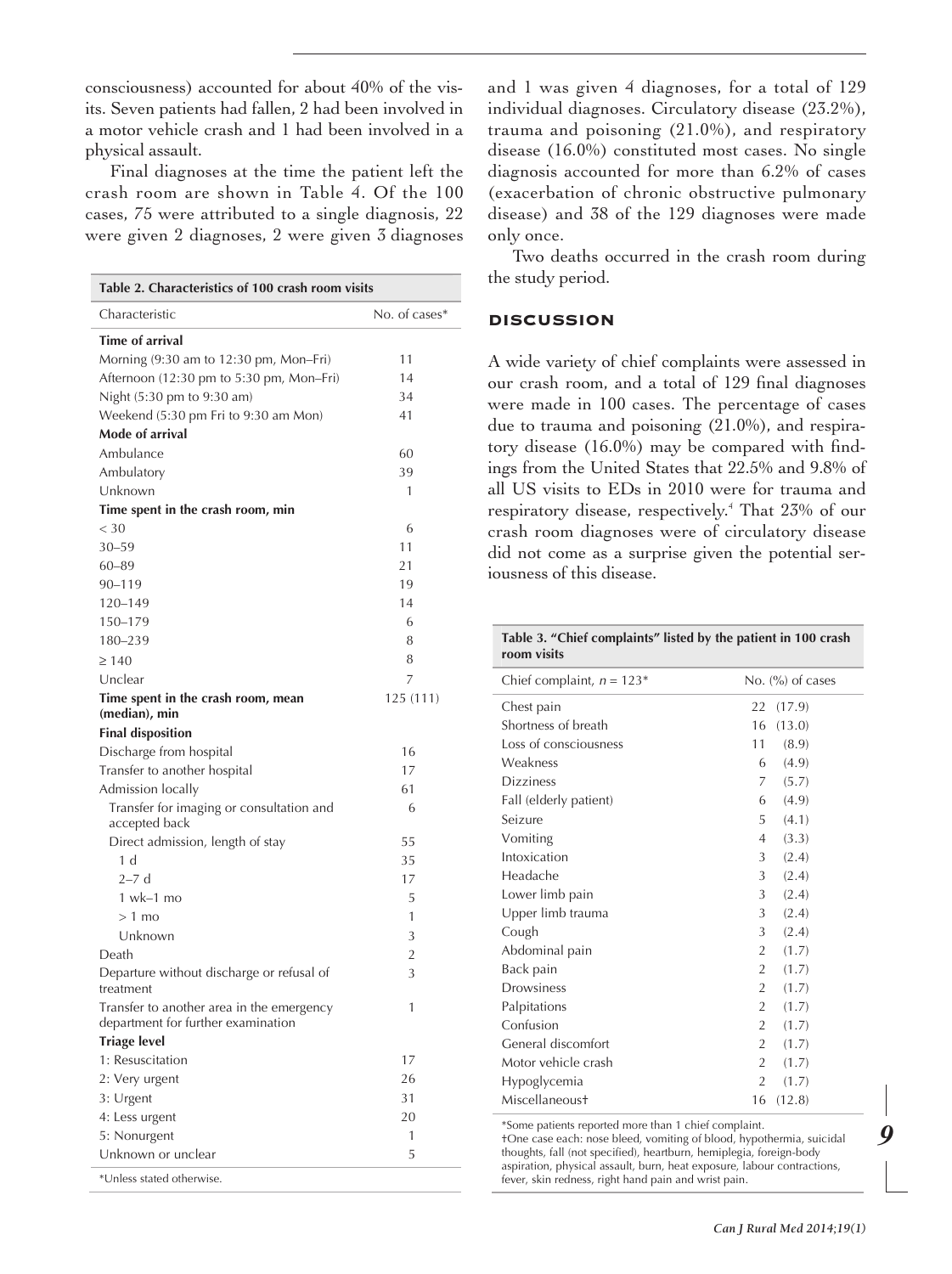The finding that 75% of crash room visits occurred during on-call hours, coupled with the finding of a rate of 1 patient visit during on-call hours every 20 days per 1000 population, may help administrators address the requirements for on-call staffing and proximity of on-call physicians during these hours.

Interestingly, 11 of 129 (9.0%) of the final diagnoses were of mental disorders. This finding could be interpreted in light of the recommendations of the Rural Critical Care Course<sup>5</sup> to initially evaluate serious mental disorders in the crash room, or it could also reflect the fact that the initial presentation (e.g., palpitations) of disorders such as anxiety states may mimic that of potentially more serious disease. Our reported diversity of diagnoses might well be kept in mind by physicians and administrators planning for CME, nurse-training and equipment purchases.

| Table 4. Final diagnoses in 100 crash room visits (part 1 of 2) |                |                                         |  |
|-----------------------------------------------------------------|----------------|-----------------------------------------|--|
| Diagnosis, $n = 129$                                            |                | No. $\left(\frac{9}{0}\right)$ of cases |  |
| Circulatory system                                              | 30             | (23.2)                                  |  |
| Syncope                                                         | 5              | (3.9)                                   |  |
| Angina                                                          | 5              | (3.9)                                   |  |
| Acute myocardial infarction                                     | 4              | (3.1)                                   |  |
| Atrial fibrillation                                             | 3              | (2.3)                                   |  |
| Congestive heart failure                                        | 3              | (2.3)                                   |  |
| Essential hypertension                                          | $\overline{2}$ | (1.6)                                   |  |
| Cardiac arrest                                                  | $\overline{2}$ | (1.6)                                   |  |
| Miscellaneous*                                                  | 6              | (4.7)                                   |  |
| Respiratory system                                              | 20             | (16.0)                                  |  |
| COPD exacerbation                                               | 8              | (6.2)                                   |  |
| Pneumonia                                                       | 5              | (3.9)                                   |  |
| Malignant neoplasm of bronchus and lungs                        | $\overline{2}$ | (1.6)                                   |  |
| Dyspnea and respiratory abnormalities                           | 2              | (1.6)                                   |  |
| Miscellaneoust                                                  | 3              | (2.3)                                   |  |
| Nervous system and sense organs                                 | 10             | (8.0)                                   |  |
| Convulsions                                                     | 4              | (3.1)                                   |  |
| Febrile convulsions                                             | 3              | (2.3)                                   |  |
| Occlusion of cerebral artery                                    | $\overline{2}$ | (1.6)                                   |  |
| Miscellaneous (sciatica)                                        | 1              | (0.8)                                   |  |
| Trauma and poisoning                                            | 27             | (21.0)                                  |  |
| Head injury                                                     | $\overline{4}$ | (3.1)                                   |  |
| Fracture of neck of femur                                       | 3              | (2.3)                                   |  |
| Heat stroke and sunstroke                                       | $\overline{2}$ | (1.6)                                   |  |
| Contusions                                                      | $\overline{2}$ | (1.6)                                   |  |
| Poisoning by drugs, medicines and<br>biologic substances        | 3              | (2.3)                                   |  |
| Miscellaneous‡                                                  | 13             | (10.1)                                  |  |
| Mental disorders                                                | 11             | (9.0)                                   |  |
| Alcohol abuse                                                   | 5              | (3.9)                                   |  |
| Anxiety states                                                  | 4              | (3.1)                                   |  |
| Miscellaneous§                                                  | 3              | (2.3)                                   |  |
|                                                                 |                | Continued                               |  |

The low proportion of crash room cases triaged at levels 1 or 2 was surprising and may have been due to one or a combination of several reasons. First, the system of assigning a triage level may not correspond to the subjective visual assessment of the patient by staff. Second, patients given lower triage levels may be brought to the crash room because of the spacious nature of our crash room. Third, ambulance crews may routinely bring their patients to the crash room. Fourth, the present triage system may be inappropriate for use in rural hospitals. Finally, errors in triaging may occur. An Ontario report found that 44% of ED patients in 2008/9 were incorrectly triaged (38% were undertriaged and 6% were overtriaged) and that "visual patient presentation is an essential element of assigning a CTAS level."2

The final diagnosis was nonspecific, vague or unknown in 17 (17.0%) cases (syncope [5 cases], dyspnea and respiratory abnormalities [2 cases],

| Table 4. Final diagnoses in 100 crash room visits (part 2 of 2)                                                                                                                                                                                                                                                                                                                                                                                                                                                                                                                                                                                                                                                                                                                                                                                                                                                                                                                                                                 |                    |       |  |
|---------------------------------------------------------------------------------------------------------------------------------------------------------------------------------------------------------------------------------------------------------------------------------------------------------------------------------------------------------------------------------------------------------------------------------------------------------------------------------------------------------------------------------------------------------------------------------------------------------------------------------------------------------------------------------------------------------------------------------------------------------------------------------------------------------------------------------------------------------------------------------------------------------------------------------------------------------------------------------------------------------------------------------|--------------------|-------|--|
| Diagnosis, $n = 129$                                                                                                                                                                                                                                                                                                                                                                                                                                                                                                                                                                                                                                                                                                                                                                                                                                                                                                                                                                                                            | No. $(%)$ of cases |       |  |
| Toxic-metabolic                                                                                                                                                                                                                                                                                                                                                                                                                                                                                                                                                                                                                                                                                                                                                                                                                                                                                                                                                                                                                 | 9                  | (7.0) |  |
| Drugs, medicines and biologic substances<br>causing adverse effects in therapeutic use                                                                                                                                                                                                                                                                                                                                                                                                                                                                                                                                                                                                                                                                                                                                                                                                                                                                                                                                          | $\overline{4}$     | (3.1) |  |
| Hypoglycemia                                                                                                                                                                                                                                                                                                                                                                                                                                                                                                                                                                                                                                                                                                                                                                                                                                                                                                                                                                                                                    | $\overline{2}$     | (1.6) |  |
| Miscellaneous¶                                                                                                                                                                                                                                                                                                                                                                                                                                                                                                                                                                                                                                                                                                                                                                                                                                                                                                                                                                                                                  | $\overline{2}$     | (1.6) |  |
| Digestive system                                                                                                                                                                                                                                                                                                                                                                                                                                                                                                                                                                                                                                                                                                                                                                                                                                                                                                                                                                                                                |                    |       |  |
| Miscellaneous**                                                                                                                                                                                                                                                                                                                                                                                                                                                                                                                                                                                                                                                                                                                                                                                                                                                                                                                                                                                                                 | 3                  | (2.3) |  |
| Infectious and parasitic                                                                                                                                                                                                                                                                                                                                                                                                                                                                                                                                                                                                                                                                                                                                                                                                                                                                                                                                                                                                        |                    |       |  |
| Miscellaneous++                                                                                                                                                                                                                                                                                                                                                                                                                                                                                                                                                                                                                                                                                                                                                                                                                                                                                                                                                                                                                 | 3                  | (2.3) |  |
| Obstetrics-gynecology                                                                                                                                                                                                                                                                                                                                                                                                                                                                                                                                                                                                                                                                                                                                                                                                                                                                                                                                                                                                           |                    |       |  |
| Miscellaneous##                                                                                                                                                                                                                                                                                                                                                                                                                                                                                                                                                                                                                                                                                                                                                                                                                                                                                                                                                                                                                 | $\overline{2}$     | (1.6) |  |
| Immune system                                                                                                                                                                                                                                                                                                                                                                                                                                                                                                                                                                                                                                                                                                                                                                                                                                                                                                                                                                                                                   |                    |       |  |
| Miscellaneous (anaphylactic shock)                                                                                                                                                                                                                                                                                                                                                                                                                                                                                                                                                                                                                                                                                                                                                                                                                                                                                                                                                                                              | 1                  | (0.8) |  |
| Symptoms, signs and ill-defined conditions                                                                                                                                                                                                                                                                                                                                                                                                                                                                                                                                                                                                                                                                                                                                                                                                                                                                                                                                                                                      | 10                 | (8.0) |  |
| Chest pain not otherwise specified                                                                                                                                                                                                                                                                                                                                                                                                                                                                                                                                                                                                                                                                                                                                                                                                                                                                                                                                                                                              | 7                  | (5.4) |  |
| Malaise and fatigue                                                                                                                                                                                                                                                                                                                                                                                                                                                                                                                                                                                                                                                                                                                                                                                                                                                                                                                                                                                                             | $\overline{2}$     | (1.6) |  |
| Miscellaneous (unknown)                                                                                                                                                                                                                                                                                                                                                                                                                                                                                                                                                                                                                                                                                                                                                                                                                                                                                                                                                                                                         | 1                  | (0.8) |  |
| COPD = chronic obstructive pulmonary disease.<br>*One case each: cardiac tamponade, sinus bradycardia, ventricular<br>premature beats, palpitations, dizziness, hypotension.<br>+One case each: acute respiratory failure, ingestion of object causing<br>obstruction of the respiratory tract. One diagnosis cannot be found.<br>#One case each: burn of the face and hands, concussion, shoulder<br>dislocation, extradural hemorrhage following injury, fall on same level,<br>acute pain due to trauma, fracture of tibia, hypothermia, toxic effect<br>of sulphur dioxide inhalation, fracture of dorsal or lumbar spinal<br>column, necrotizing fasciitis, traumatic amputation of finger, upper<br>back injury.<br>§One case each: suicide attempt, parent-child problems, senility<br>without psychosis.<br>¶ One case each: weight loss, osteoporosis.<br>**One case each: alcoholic cirrhosis of liver, esophageal reflux,<br>gastrointestinal hemorrhage.<br>++One case each: sepsis, pyogenic arthritis, influenza. |                    |       |  |
| #One case each: ovarian cyst. early onset of labour.                                                                                                                                                                                                                                                                                                                                                                                                                                                                                                                                                                                                                                                                                                                                                                                                                                                                                                                                                                            |                    |       |  |